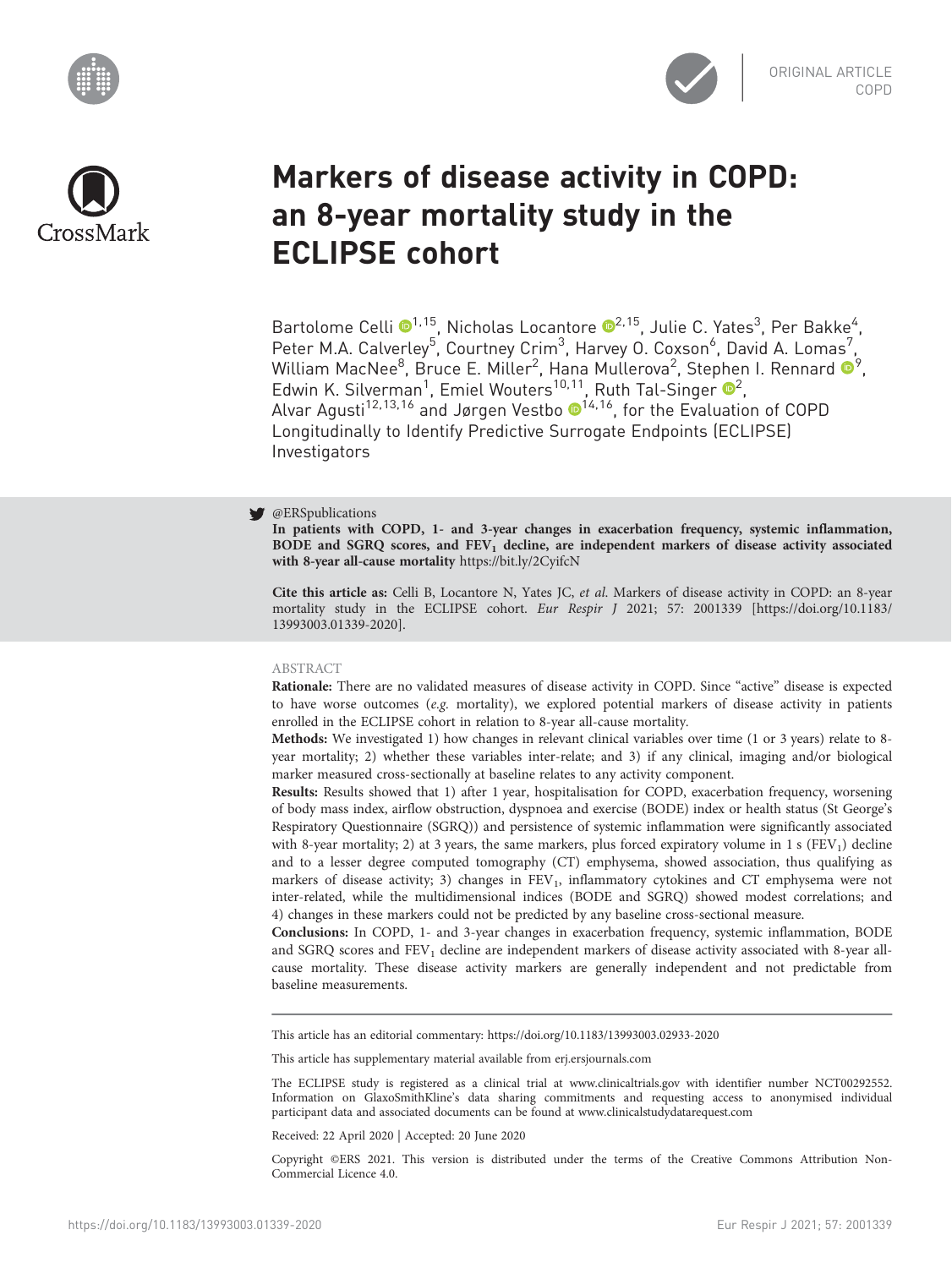# Introduction

COPD is a complex, heterogeneous disease that is a major cause of morbidity and mortality worldwide [\[1](#page-10-0)]. To address the complexity and heterogeneity of COPD in clinical practice, a strategy based on "treatable traits" was proposed [\[2\]](#page-10-0).

Disease severity and disease activity are distinct attributes that are not necessarily correlated [[3\]](#page-10-0). In COPD, severity has traditionally been expressed by forced expiratory volume in 1 s ( $FEV<sub>1</sub>$ ) as a proportion of its predicted value, because FEV<sub>1</sub> is a good predictor of exacerbations [[4](#page-10-0)], healthcare cost [[5\]](#page-10-0) and mortality [\[6](#page-10-0)]. Several observational studies have defined prognostic measures that predict mortality in COPD better than FEV<sub>1</sub>. In this context, the body mass index, obstruction, dyspnoea and exercise (BODE) index has been accepted as a valid multidimensional index to determine COPD severity [\[7](#page-10-0)]. By contrast, there are no validated measures in COPD for disease activity as have been developed in other diseases such as Crohn's disease [\[8](#page-10-0)], where the tools utilised are composite indices combining symptoms with laboratory values and/or functional limitation. Currently, the only reliable measures of disease activity in COPD are changes in subjective and/or objective measurements of disease severity. No biomarkers for cross-sectional measurement of disease activity have yet been established, although these would be useful [\[9](#page-10-0)–[12](#page-10-0)].

ECLIPSE (NCT00292552) [\[13\]](#page-10-0) was an observational, longitudinal study in which COPD patients were evaluated regularly for 3 years. In addition, survival status at 8 years after recruitment was obtained in an ECLIPSE subpopulation. ECLIPSE had multiple longitudinal assessments of variables related to disease severity, thereby offering a unique opportunity to investigate relationships between changes in those measures of disease and explore them as surrogate markers of disease activity in relation to a critical outcome, such as mortality [[14\]](#page-10-0).

We sought to investigate how changes in relevant variables over time (1 or 3 years) related to 8-year mortality, as a way to identify potential surrogate markers of disease activity; whether these components were inter-related, to help define the value of each of these components; and if any clinical, imaging and/ or biological marker measured at baseline related to any identified activity component.

#### **Methods**

#### ECLIPSE study design and ethics

The ECLIPSE study design and entry criteria have been published previously [[13](#page-10-0)]. Briefly, participants with Global Initiative for Chronic Obstructive Lung Disease (GOLD) grades II–IV COPD, plus smoking and non-smoking controls, were evaluated regularly for 3 years during the initial study period, and survival status was recorded for consenting participants at 8 years. ECLIPSE complied with the Declaration of Helsinki and was approved by ethics committees of participating centres. All participants provided written informed consent.

This study included only participants from the ECLIPSE study with COPD.

## **Measurements**

Methods for ECLIPSE have been described previously [\[15](#page-10-0)–[17](#page-11-0)]. Briefly, modified questionnaires of the American Thoracic Society, Medical Research Council and the St George's Respiratory Questionnaire (SGRQ) recorded patient-reported comorbidities, breathlessness and health-related quality of life. Moderate and severe exacerbations in the year before the study or during the 3-year study were also recorded.

## Statistical analysis

Demographic characteristics are summarised as mean±sp or as percentages. The relationships between disease activity variables and mortality at 8 years were determined by categorising change from baseline to

Correspondence: Bartolome Celli, Brigham and Women's Hospital and Harvard Medical School, 31 Riverglen Rd, Wellesley, MA 02481-1626, USA. E-mail: [BCelli@copdnet.org](mailto:BCelli@copdnet.org)

Affiliations: <sup>1</sup>Brigham and Women's Hospital, Harvard Medical School, Boston, MA, USA. <sup>2</sup>GSK R&D, Collegeville, PA, USA. <sup>3</sup>GSK R&D, Research Triangle Park, NC, USA. <sup>4</sup>Institute of Internal Medicine, University of Bergen, Bergen, Norway. <sup>5</sup>Institute of Ageing and Chronic Disease, University of Liverpool, Liverpool, UK. of Bergen, Bergen, Norway. <sup>5</sup>Institute of Ageing and Chronic Disease, University of Liverpool, Liverpool, UK.<br><sup>6</sup>Centre for Heart Lung Innovation, St Paul's Hospital, Vancouver, BC, Canada. <sup>7</sup>UCL Respiratory, Rayne<br>Insti Boltzmann Institute for Lung Health, Vienna, Austria. <sup>12</sup>Respiratory Institute, Hospital Clinic, IDIBAPS, University of Barcelona, Barcelona, Spain. <sup>13</sup>CIBER Enfermedades Respiratorias (CIBERES), Madrid, Spain.<br><sup>14</sup>Division of Infection, Immunity and Respiratory Medicine, School of Biological Sciences, University of Manchester, Manchester, UK. <sup>15</sup> Joint first authors. <sup>16</sup> Joint senior authors.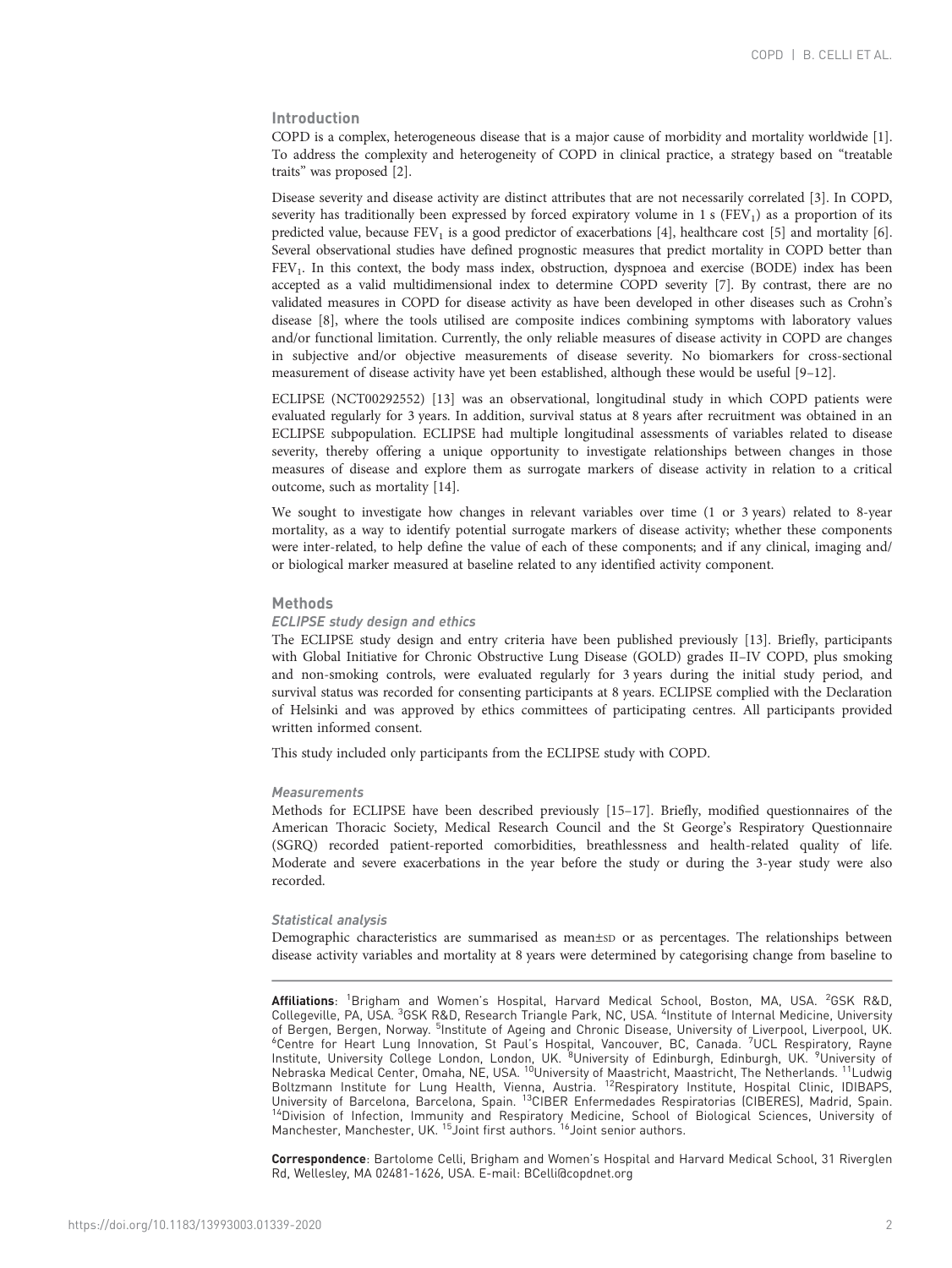year 1, and to year 3 for variables known to relate to mortality. This included the following variables: FEV1 decline; emphysema measured by quantitative computed tomography (CT) using the lowest 15th percentile density method (PD15); BODE index; frequent exacerbations (defined as two or more exacerbations per year); SGRQ total score; and the selected systemic biomarkers. Survival was evaluated to 8 years. Kaplan–Meier curves of individual clinical risk factors and biomarkers were analysed. Cox proportional hazards regression models were used to compare hazard ratios between change categories based on these clinical phenotypes, adjusting for baseline BODE, age and previous COPD hospitalisation. In addition, hazard ratios and 95% confidence intervals for survival to year 8 based on change are reported. Diagnostics for optimising model fit and predictive capability used Akaike's information criterion and the adequacy index, respectively [[18](#page-11-0)]. Potential correlations between disease activity components (and with potential baseline markers) were explored using Spearman's ρ. All tests performed (SAS version 9.2; SAS Institute, Cary, NC, USA) were two-sided with a 0.05 significance level. All p-values were nominal; no adjustment was made for multiple comparisons, as the analyses were considered exploratory.

## Results

# Characteristics and survival of participants

Out of the 2164 original ECLIPSE COPD participants, 1934 (89%) were alive at end of the 3-year follow-up and potentially available for inclusion in the 8-year follow-up phase. A total of 211 participants had died and 19 were lost to follow-up (LTFU) at year 3. For the 8-year survival assessment, 1555 (80.4%) of the eligible subjects consented to and participated in the 8-year follow-up. Of these, 468 subjects died, 23 were LTFU at year 8 and 1064 were confirmed alive. Clinical and physiological characteristics of participants LTFU either due to administrative reasons (mainly due to a late protocol amendment, n=379) or unable to be accounted for at 8 years (n=42), were in between those of subjects alive and those dead at 8 years' follow-up (figure 1). [Table 1](#page-3-0) shows the baseline characteristics and clinical characteristics at year 3 for the 1555 participants who consented to participate in the 8-year follow-up, split by survival status at 8 years. Nonsurvivors were older, had more severe airflow limitation, reported more respiratory symptoms and worse health status, had a lower 6-min walk distance, more emphysema, a higher BODE score, more comorbidities and were more likely to have a COPD exacerbation history compared to survivors. [Supplementary table E1](http://erj.ersjournals.com/lookup/doi/10.1183/13993003.01339-2020.figures-only#fig-data-supplementary-materials) shows that patients that did not participate in the follow-up extension of ECLIPSE had baseline clinical characteristics that were in between that of those patients who died and those who survived in the 8-year study. A total of 679 COPD patients in ECLIPSE died over the 8-year period. The Kaplan–Meier estimate of probability of death over this period was 37%.



FIGURE 1 Consolidated Standards of Reporting Trials diagram of all subjects in the ECLIPSE COPD study. : subjects or sites who stopped study participation or did not consent to 8-year survival status. LTFU: lost to follow-up.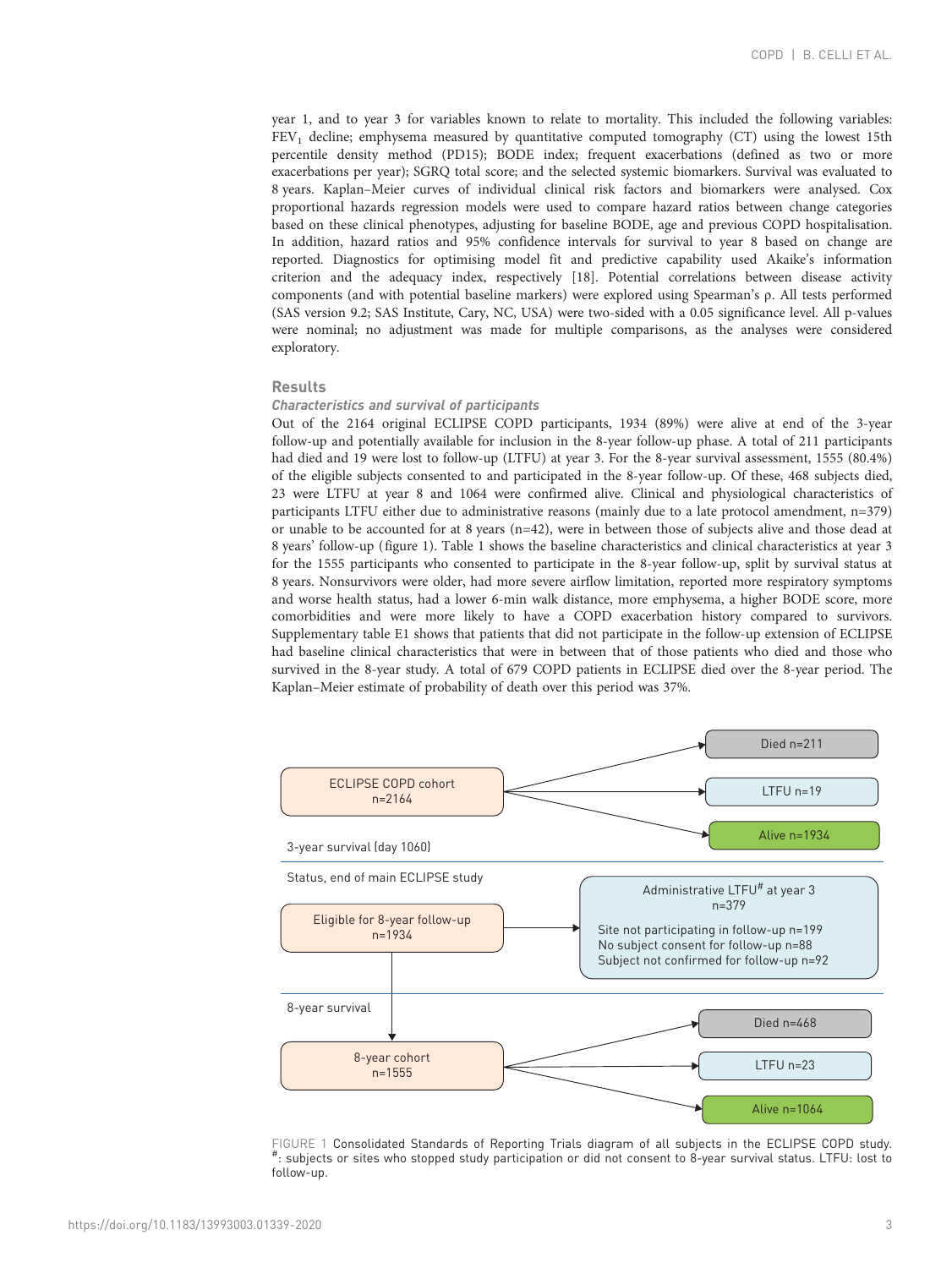|                                                        | Alive at year 8 | Died by year 8  | LTFU by year 8  |
|--------------------------------------------------------|-----------------|-----------------|-----------------|
| Subjects n                                             | 1064            | 468             | 23              |
| <b>Baseline</b>                                        |                 |                 |                 |
| Age years                                              | $62\pm7$        | 65±6            | $63\pm8$        |
| Male                                                   | 62              | 72              | 43              |
| Post-BD FEV <sub>1</sub> L                             | $1.50 \pm 0.53$ | $1.18 \pm 0.44$ | $1.24 \pm 0.46$ |
| Post-BD FEV <sub>1</sub> % predicted                   | $53 + 15$       | $43 \pm 14$     | 49±16           |
| FEV <sub>1</sub> /FVC ratio                            | $0.47 \pm 0.11$ | $0.40 \pm 0.10$ | $0.42 \pm 0.09$ |
| GOLD II/III/IV %                                       | 56/37/7         | 30/50/20        | 35/61/4         |
| GOLD 2017 A/B/C/D %                                    | 32/14/26/28     | 13/8/24/55      | 9/14/23/55      |
| 6MWD m                                                 | $411 \pm 112$   | $346 \pm 117$   | $350+94$        |
| Emphysema PD15 $g \cdot L^{-1}$                        | $57+27$         | $44 + 24$       | $32 + 25$       |
| BODE index                                             | $2.4 \pm 1.8$   | $3.9 \pm 2.1$   | $3.0 \pm 1.8$   |
| SGRQ total score                                       | $44 + 18$       | $51 \pm 17$     | $51 \pm 19$     |
| COPD hospitalisation history                           | 11              | 21              | 22              |
| Frequent exacerbation history                          | 18              | 25              | 17              |
| Cardiovascular history                                 | 30              | 39              | 9               |
| Depression symptoms                                    | 22              | 25              | 30              |
| Asthma history                                         | 23              | 22              | 26              |
| Diabetes history                                       | 9               | 13              | 13              |
| At year 3                                              |                 |                 |                 |
| Post-BD FEV <sub>1</sub> L                             | $1.42 \pm 0.55$ | $1.07 \pm 0.44$ | $1.11 \pm 0.37$ |
| Post-BD FEV <sub>1</sub> % predicted                   | 50±16           | $39 \pm 14$     | $44 + 14$       |
| $FEV1$ decline during main study mL·year <sup>-1</sup> | $32+45$         | $42 + 40$       | $45 + 40$       |
| 6MWD m                                                 | $405 \pm 122$   | $327 \pm 129$   | $321 \pm 109$   |
| Emphysema PD15 $g \cdot L^{-1}$                        | $55 + 28$       | $40+23$         | $38 + 28$       |
| BODE index                                             | $2.6 \pm 2.0$   | $4.4 \pm 2.2$   | $3.8 \pm 1.8$   |
| <b>SGRQ</b> total score                                | $43 + 19$       | $54 \pm 19$     | $55 + 20$       |
| COPD hospitalisation during main study                 | 23              | 51              | 22              |
| Frequent exacerbations, all 3 years of main study      | 8               | 20              | 13              |

<span id="page-3-0"></span>TABLE 1 Demographic and clinical characteristics of participants with COPD in the ECLIPSE study, based on 8-year vital status

Data are presented as mean±sp or %, unless otherwise stated. All comparisons between those alive and those who died by year 8 were statistically significant (p<0.05), excepting baseline depression and asthma history. LTFU: lost to follow-up; BD: bronchodilator; FEV<sub>1</sub>: forced expiratory volume in 1 s; FVC: forced vital capacity; GOLD: Global Initiative for Chronic Obstructive Lung Disease; 6MWD: 6-min walk distance; PD15: lowest 15th percentile of lung density; BODE: body mass index, obstruction, dyspnoea and exercise; SGRQ: St George's Respiratory Questionnaire.

# Markers of disease severity and 8-year mortality

The baseline BODE index, a well-established marker of disease severity, was a good predictor of 8-year mortality risk [\(figure 2\)](#page-4-0). We evaluated a panel of systemic biomarkers for their additive predictive ability for 8-year mortality risk by adding them to a base model with known markers of disease severity (BODE, age and COPD hospitalisation). Interleukin (IL)-6, neutrophils and surfactant protein D (SP-D) together improved the predictive capability of the model to predict 8-year mortality (optimising Akaike's information criteria among biomarker covariates). The base model of clinical covariates (BODE, age and COPD hospitalisation) provided 87% of the prognostic value of the full base plus biomarkers model (adequacy index=0.87).

# Markers of disease activity and 8-year mortality

[Table 2](#page-4-0) presents the hazard ratios and 95% confidence intervals for risk of death for the variables of disease activity studied. Determined as change from baseline to the first year, hospitalisation for COPD, two or more exacerbations, ≥1-unit worsening of BODE index or ≥4-unit worsening of SGRQ total score and persistent elevation of inflammatory cytokines were all associated with increased risk of death. When determined over 3 years, the same variables, as well as  $FEV<sub>1</sub>$  decline, had a stronger association with risk of death at 8 years' follow-up. Change or decline in CT emphysema (PD15) showed weak association with risk of death at 1 year, which became nominally significant at 3 years.

[Figures 3](#page-5-0) and [4](#page-5-0) show Kaplan–Meier estimates of survival at 8 years based on change in each of the variables determined from baseline to year 3 ([table 2\)](#page-4-0). Thresholds of 20 mL·year−<sup>1</sup> and 40 mL·year−<sup>1</sup> for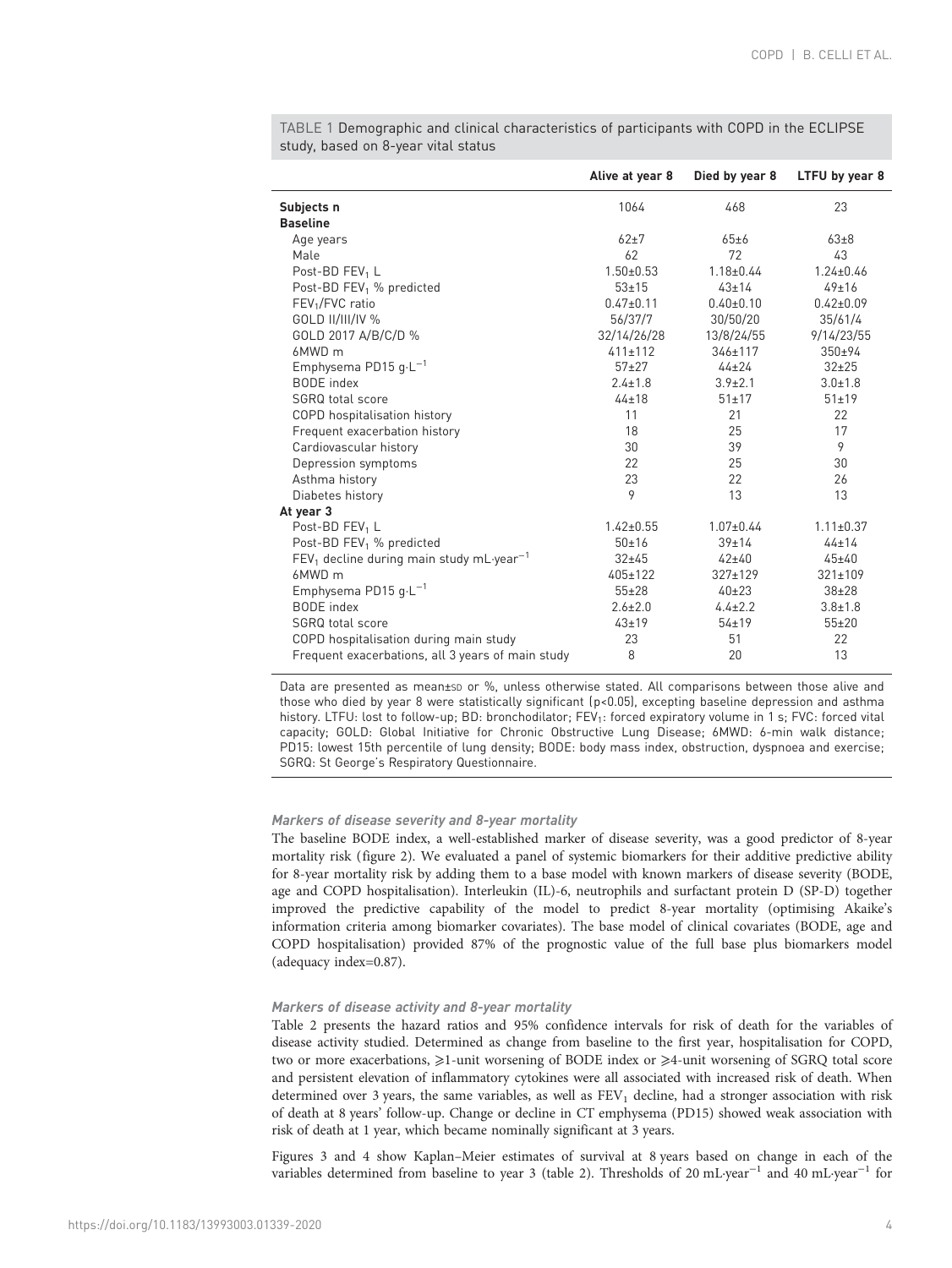<span id="page-4-0"></span>

FIGURE 2 Kaplan–Meier curves for mortality at 8 years' follow-up, split by body mass index, obstruction, dyspnoea and exercise (BODE) index at baseline.

TABLE 2 Hazard ratios (HRs) for survival to year 8 based on markers of disease activity measured as change from baseline at the first year and the third year, respectively

|                                                                          |                         | 1-year change/event (n=2097) |         | 3-year change/event (n=1555) |                        |         |  |  |
|--------------------------------------------------------------------------|-------------------------|------------------------------|---------|------------------------------|------------------------|---------|--|--|
|                                                                          | Subjects <sup>#</sup> n | <b>HR (95% CI)</b>           | p-value | Subjects <sup>#</sup> n      | HR (95% CI)            | p-value |  |  |
| <b>COPD hospitalisation</b>                                              |                         |                              |         |                              |                        |         |  |  |
| N <sub>0</sub>                                                           | 1770                    | Reference group              |         | 1064                         | Reference group        |         |  |  |
| Yes                                                                      | 308                     | $1.65$ $(1.34 - 2.02)$       | < 0.001 | 487                          | $1.95$ $(1.59 - 2.39)$ | < 0.001 |  |  |
| Frequent exacerbations <sup>11</sup>                                     |                         |                              |         |                              |                        |         |  |  |
| No frequent exacerbations all years                                      | 1460                    | Reference group              |         | 1320                         | Reference group        |         |  |  |
| Frequent exacerbations all years                                         | 618                     | $1.30$ $(1.09 - 1.54)$       | 0.003   | 175                          | $1.63$ $(1.27 - 2.10)$ | < 0.001 |  |  |
| <b>Health status (SGRQ)</b>                                              |                         |                              |         |                              |                        |         |  |  |
| ≥4 units improvement                                                     | 675                     | $0.94$ $(0.76 - 1.17)$       | 0.606   | 444                          | $0.96$ $(0.72 - 1.28)$ | 0.796   |  |  |
| $-4-4$ units change                                                      | 630                     | Reference group              |         | 405                          | Reference group        |         |  |  |
| ≽4 units worse                                                           | 526                     | $1.37$ $(1.11 - 1.69)$       | 0.004   | 538                          | $1.58$ $(1.23 - 2.03)$ | < 0.001 |  |  |
| $FEV1$ decline <sup>+</sup> mL-year <sup>-1</sup>                        |                         |                              |         |                              |                        |         |  |  |
| Per 20 mL-year <sup>-1</sup> increment                                   | 1916                    | $1.01$ $(1.00 - 1.02)$       | 0.044   | 1555                         | $1.14$ $(1.09 - 1.19)$ | < 0.001 |  |  |
| <b>BODE</b> index                                                        |                         |                              |         |                              |                        |         |  |  |
| Improved                                                                 | 520                     | $0.84$ $[0.67 - 1.07]$       | 0.157   | 244                          | $0.76$ $(0.54 - 1.08)$ | 0.126   |  |  |
| No change                                                                | 623                     | Reference group              |         | 409                          | Reference group        |         |  |  |
| Worse                                                                    | 576                     | $1.27$ $(1.02 - 1.58)$       | 0.032   | 565                          | $1.52$ $(1.17 - 1.97)$ | 0.002   |  |  |
| <b>Persistent inflammation</b>                                           |                         |                              |         |                              |                        |         |  |  |
| No markers                                                               | 431                     | Reference group              |         | §                            | ş                      |         |  |  |
| One marker                                                               | 768                     | $1.32$ $(1.03 - 1.71)$       | 0.030   |                              |                        |         |  |  |
| $\geq 2$ markers                                                         | 220                     | 1.48 (1.08-2.04)             | 0.016   |                              |                        |         |  |  |
| Emphysema PD15 decline <sup>+</sup> $g \cdot L^{-1}$ -year <sup>-1</sup> |                         |                              |         |                              |                        |         |  |  |
| Per 1 $g \cdot L^{-1}$ year <sup>-1</sup> increment                      | 1556                    | $1.00$ $(0.99 - 1.01)$       | 0.078   | 1380                         | $1.12$ $(1.00-1.24)$   | 0.046   |  |  |

All models were adjusted for baseline age, baseline body mass index, obstruction, dyspnoea and exercise (BODE) index, and prior COPD hospitalisation. Year 1 change analyses reflect the original ECLIPSE cohort who remained in the study after year 1. Data for the 379 participants who did not consent for 8-year follow-up were censored at year 3, corresponding with the end of their original study participation.<br>SGRQ: St George's Respiratory Questionnaire; FEV<sub>1</sub>: forced expiratory volum for year 1 analysis, rate of decline used for year 3 analysis; <sup>§</sup>: not all inflammatory markers were measured at year 3.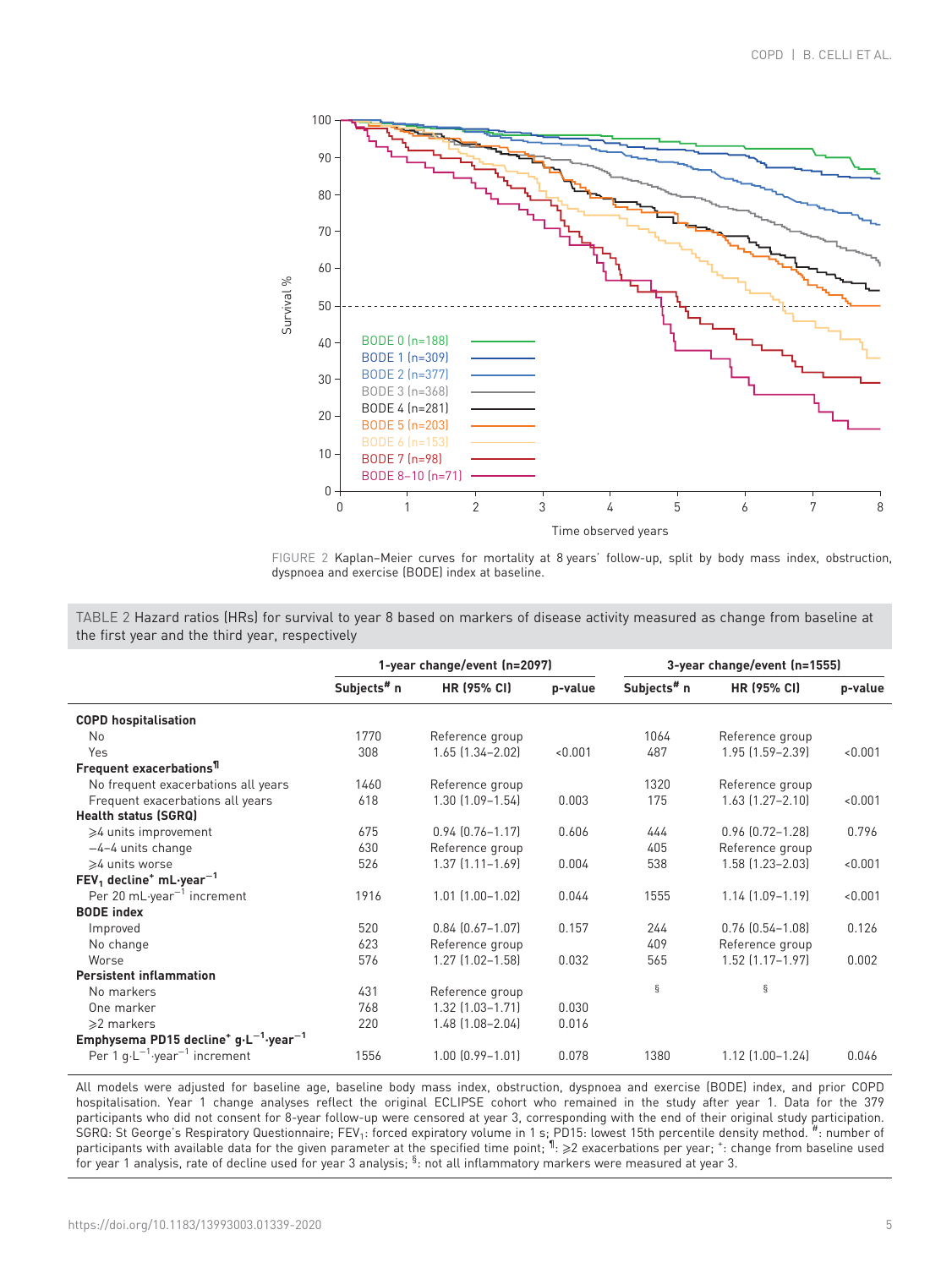<span id="page-5-0"></span>

FIGURE 3 Kaplan–Meier curves for mortality from year 3 to year 8 for a) forced expiratory volume in 1 s<br>decline (mL·year<sup>−1</sup>); b) computed tomography decline (lowest 15<sup>th</sup> percentile density method) (g·L<sup>−1</sup>·year<sup>−1</sup>); c) body mass index, obstruction, dyspnoea, and exercise (BODE) index change; d) St George's Respiratory Questionnaire total score change.



FIGURE 4 Kaplan–Meier curves for mortality from year 3 to year 8 for a) any COPD hospitalisation over 3 years; b) frequent exacerbations each year over 3 years.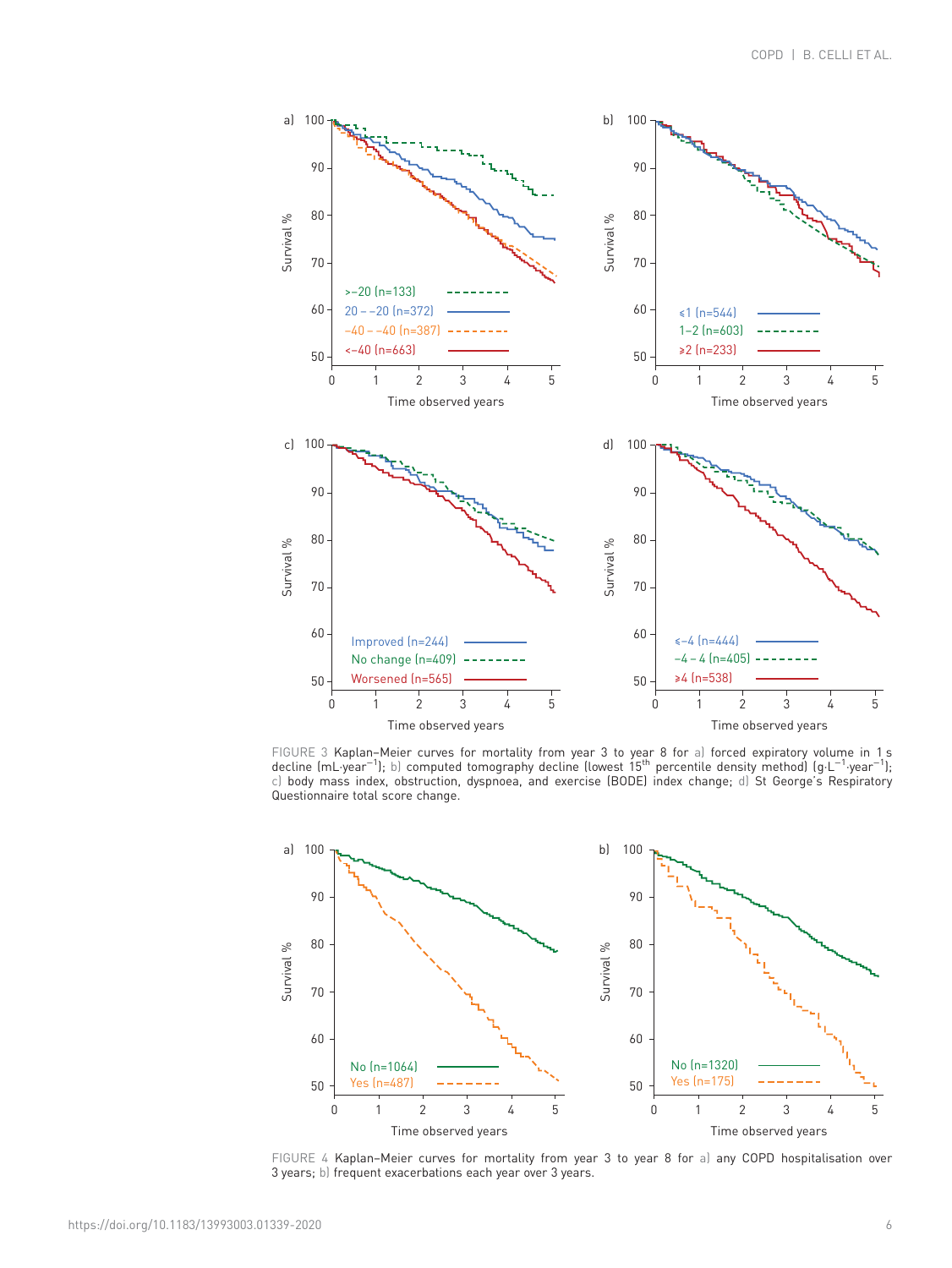FEV<sub>1</sub> decline were selected based on mean decline values for healthy never-smokers and smokers from the Framingham Offspring Cohort [[19](#page-11-0)]; thresholds provided are not intended to suggest optimal decline thresholds. Probability of survival related to FEV<sub>1</sub> change was 84% for improvers (>20 mL·year<sup>-1</sup> gain); 75% for the stable group (decline ±20 mL·year−<sup>1</sup> ); 67% for modest decliners (decline of 20–40 mL·year−<sup>1</sup> ); and 65% for substantial decliners (decline of >40 mL·year<sup>-1</sup>).

Table 3 shows that changes in disease activity were independent of lung function severity, as the same variables were significant across GOLD severity grades (II/III). In patients with GOLD grade IV, only rate of FEV1 decline and hospitalisations reached statistical significance at 8 years, but the number of patients in this stage was relatively small (n=173).

[Table 4](#page-7-0) presents a matrix correlation (Spearman's ρ-values) between the disease activity markers identified in [table 2.](#page-4-0) Changes in single variables  $(FEV<sub>1</sub>,$  exacerbations and hospitalisations, inflammatory biomarkers and CT (PD15)) were not related to each other. There were modest and expected relations between changes in some of these individual variables and multidimensional indices (BODE and SGRQ) that integrate some of them.

[Supplementary table E2](http://erj.ersjournals.com/lookup/doi/10.1183/13993003.01339-2020.figures-only#fig-data-supplementary-materials) shows that these disease activity components were mostly unrelated to any baseline, cross-sectional measure.

#### **Discussion**

This long-term analysis of the ECLIPSE COPD cohort had three main novel observations. Change over time (1 or 3 years) of a number of variables (including  $FEV<sub>1</sub>$  decline, COPD exacerbations, BODE index, SGRQ score and presence of persistent inflammation) significantly predicted risk of death at 8 years' follow-up, suggesting that these variables should be considered as surrogate markers of disease activity. Changes in these variables were, generally, independent of each other, indicating that the construct of disease activity (like the disease itself) is heterogeneous and complex. Finally, change over time cannot yet be predicted accurately from any cross-sectional measurement obtained at baseline. Collectively, these

TABLE 3 Clinical characteristics and disease activity profile over 3 years classified according to Global Initiative for Chronic Obstructive Lung Disease (GOLD) spirometric severity stage (II/III/IV)

|                                                              | Alive at year 8 | Died by year 8 | p-value, alive versus died |
|--------------------------------------------------------------|-----------------|----------------|----------------------------|
| <b>GOLD II at baseline</b>                                   |                 |                |                            |
| Subjects                                                     | 594             | 139            |                            |
| $FEV_1$ decline mL-year <sup>-1</sup>                        | $-33+48$        | $-52+45$       | < 0.001                    |
| Emphysema (PD15) decline $g \cdot L^{-1}$ year <sup>-1</sup> | $-1.1 \pm 1.1$  | $-1.1 \pm 1.1$ | 0.861                      |
| SGRQ total score change to year 3                            | $-0.6 \pm 12.4$ | $2.7 \pm 13.8$ | 0.011                      |
| 6MWD change to year 3                                        | $0\pm85$        | $-12+89$       | 0.221                      |
| BODE index change to year 3                                  | $0.5 \pm 1.2$   | $0.9 \pm 1.4$  | 0.001                      |
| Subjects with COPD hospitalisation %                         | 16              | 40             | < 0.001                    |
| <b>GOLD III at baseline</b>                                  |                 |                |                            |
| Subjects                                                     | 393             | 233            |                            |
| $FEV1$ decline mL-year <sup>-1</sup>                         | $-32+41$        | $-41\pm39$     | 0.014                      |
| Emphysema (PD15) decline $g \cdot L^{-1}$ year <sup>-1</sup> | $-1.2 + 0.9$    | $-1.3 \pm 0.9$ | 0.143                      |
| SGRQ total score change to year 3                            | $0.5 \pm 12.4$  | $5.2 \pm 14.4$ | < 0.001                    |
| 6MWD change to year 3                                        | $-19±102$       | $-54 \pm 101$  | < 0.001                    |
| BODE index change to year 3                                  | $0.3 \pm 1.5$   | $0.9 \pm 1.7$  | < 0.001                    |
| Subjects with COPD hospitalisation %                         | 30              | 53             | < 0.001                    |
| <b>GOLD IV at baseline</b>                                   |                 |                |                            |
| Subjects                                                     | 77              | 96             |                            |
| $FEV1$ decline mL-year <sup>-1</sup>                         | $-16+42$        | $-33\pm31$     | 0.003                      |
| Emphysema (PD15) decline $g \cdot L^{-1}$ year <sup>-1</sup> | $-1.2 + 0.9$    | $-1.3 \pm 0.8$ | 0.492                      |
| SGRQ total score change to year 3                            | $-0.7 + 14.0$   | $2.3 \pm 10.1$ | 0.128                      |
| 6MWD change to year 3                                        | $-37+102$       | $-48+112$      | 0.576                      |
| BODE index change to year 3                                  | $0.4 \pm 1.6$   | $0.5 \pm 1.4$  | 0.556                      |
| Subjects with COPD hospitalisation %                         | 43              | 62             | 0.012                      |
|                                                              |                 |                |                            |

Data are presented as n or mean±sp, unless otherwise stated. Participants are divided by survival status 5 years later (year 8 of observation). FEV<sub>1</sub>: forced expiratory volume in 1 s; PD15: lowest 15th percentile density method; SGRQ: St George's Respiratory Questionnaire; 6MWD: 6-min walk distance; BODE: body mass index, obstruction, dyspnoea and exercise.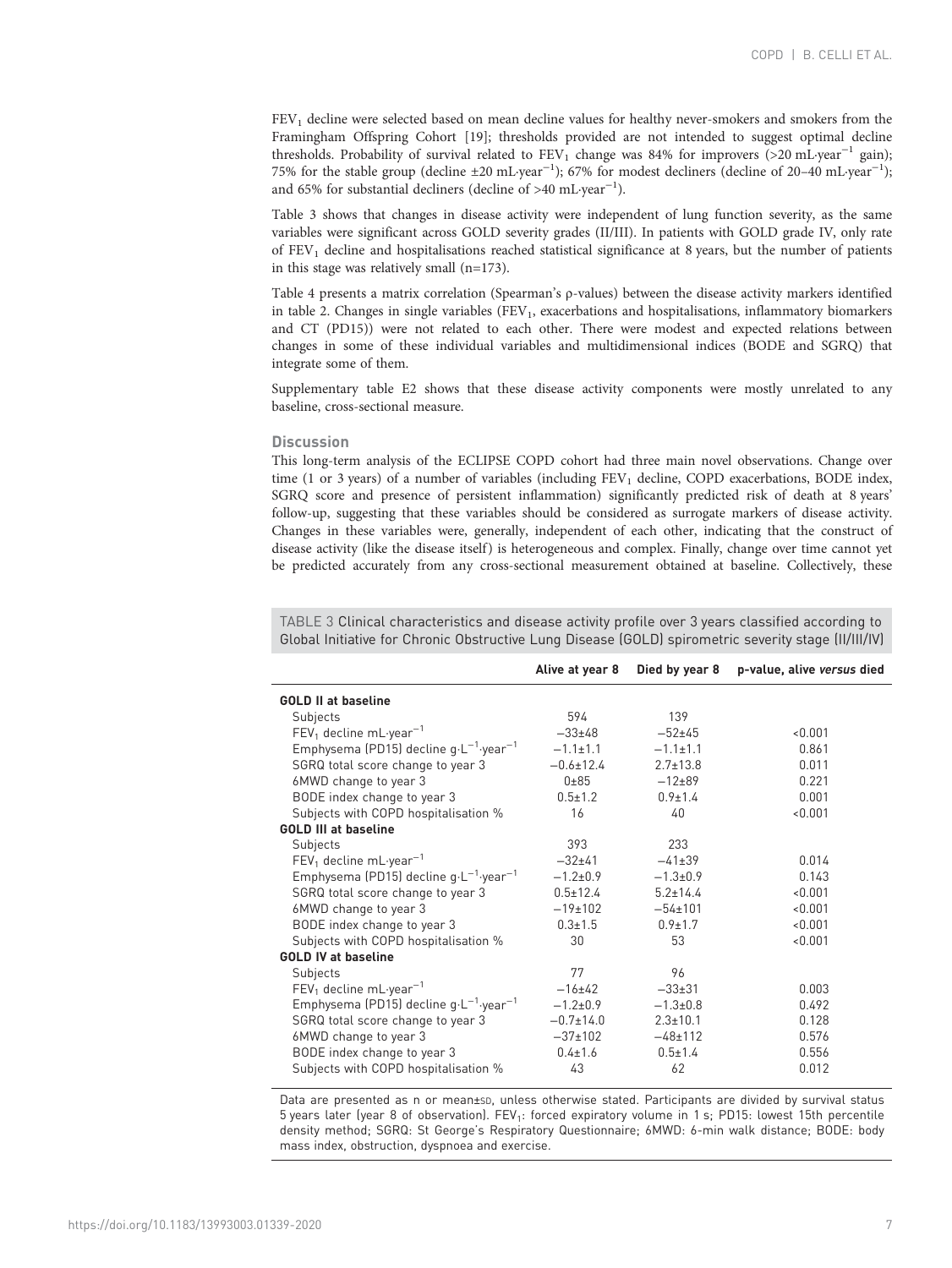<span id="page-7-0"></span>

| ×                                 |
|-----------------------------------|
| j                                 |
| ī<br>Í                            |
|                                   |
| j<br>I                            |
| ٠                                 |
|                                   |
|                                   |
|                                   |
| ţ<br>Í                            |
|                                   |
| I<br>١                            |
|                                   |
| ×                                 |
| ¢<br>Ì                            |
|                                   |
| į                                 |
| $\overline{\mathbf{C}}$<br>ś<br>Í |
|                                   |
|                                   |
| ۵                                 |
|                                   |
| I<br>j                            |
| ×.                                |
|                                   |
|                                   |
|                                   |
|                                   |
|                                   |
| j                                 |
|                                   |
| ţ                                 |
|                                   |
|                                   |
|                                   |
| Í<br>j                            |
|                                   |
|                                   |
|                                   |
|                                   |
|                                   |
| ţ<br>j                            |
| J<br>I                            |
|                                   |
| J<br>I                            |
|                                   |
| ţ<br>Ć                            |
| i                                 |
| J                                 |
|                                   |
|                                   |
|                                   |
| Ć<br>$\overline{\mathbf{C}}$      |
| ţ<br>J                            |
|                                   |
| J<br>j                            |
| Ï                                 |
|                                   |
| I<br>j                            |
|                                   |
| j                                 |
|                                   |
| I<br>J                            |
| I<br>C                            |

| TABLE 4 Correlations (Spearman's $\rho$ ) between different disease activity components |                                                 |            |              |                |           |         |         |           |         |       |       |         |         |
|-----------------------------------------------------------------------------------------|-------------------------------------------------|------------|--------------|----------------|-----------|---------|---------|-----------|---------|-------|-------|---------|---------|
|                                                                                         | <b>Description of variable</b>                  | $FEV_1-1V$ | $FEV_1-Decl$ | <b>PD15-1y</b> | PD15-Decl | BODE-1y | BODE-3y | $HOSP-1y$ | HOSP-3y | FE-1y | FE-3y | SGRQ-1y | SGRQ-3v |
| $FEV1-1v$                                                                               | $FEV1$ change, baseline to year 1               | 1.00       |              |                |           |         |         |           |         |       |       |         |         |
| FEV <sub>1</sub> -Decl                                                                  | $FEV1$ decline, baseline to year 3              | 0.39       | 1.00         |                |           |         |         |           |         |       |       |         |         |
| $PD15-1y$                                                                               | Emphysema (PD15) change, baseline<br>to year 1  | $-0.02$    | 0.03         | 1.00           |           |         |         |           |         |       |       |         |         |
| PD15-Decl                                                                               | Emphysema (PD15) decline, baseline<br>to year 3 | 0.04       | 0.08         | 0.37           | 1.00      |         |         |           |         |       |       |         |         |
| BODE-1y                                                                                 | BODE change, baseline to year 1                 | $-0.38$    | $-0.15$      | 0.02           | $-0.01$   | 1.00    |         |           |         |       |       |         |         |
| BODE-3y                                                                                 | BODE change, baseline to year 3                 | $-0.27$    | $-0.43$      | $-0.02$        | $-0.11$   | 0.47    | 1.00    |           |         |       |       |         |         |
| $HOSP-1y$                                                                               | COPD hospitalisation, year 1                    | $-0.01$    | $-0.06$      | $-0.06$        | $-0.04$   | 0.06    | 0.08    | 1.00      |         |       |       |         |         |
| $HOSP-3y$                                                                               | COPD hospitalisation, first 3 years             | $-0.08$    | $-0.09$      | $-0.08$        | $-0.06$   | 0.06    | 0.13    | 0.63      | 1.00    |       |       |         |         |
| FE-1y                                                                                   | Frequent exacerbations, year 1                  | $-0.06$    | $-0.03$      | $-0.01$        | $-0.05$   | 0.07    | 0.06    | 0.39      | 0.36    | 1.00  |       |         |         |
| FE-3y                                                                                   | Frequent exacerbations, year 1, year 2          | $-0.04$    | $-0.03$      | 0.04           | $-0.04$   | 0.08    | 0.05    | 0.28      | 0.30    | 0.58  | 1.00  |         |         |
|                                                                                         | and year 3                                      |            |              |                |           |         |         |           |         |       |       |         |         |
| SGRQ-1y                                                                                 | SGRQ change, baseline to year 1                 | $-0.16$    | $-0.08$      | 0.04           | $-0.02$   | 0.23    | 0.11    | 0.06      | 0.08    | 0.06  | 0.02  | 1.00    |         |
| SGRQ-3y                                                                                 | SGRQ change, baseline to year 3                 | $-0.10$    | $-0.26$      | 0.04           | $-0.08$   | 0.13    | 0.32    | 0.06      | 0.13    | 0.04  | 0.07  | 0.46    | 1.00    |
| SysInfl                                                                                 | $\geqslant$ inflammation markers, year 1        | $-0.01$    | 0.00         | 0.01           | 0.07      | $-0.03$ | 0.01    | 0.19      | 0.19    | 0.15  | 0.09  | 0.04    | $-0.02$ |

(Absolute) correlations >0.25 are presented in bold. FEV<sub>1</sub>: forced expiratory volume in 1 s; PD15: lowest 15th percentile density method; BODE: body mass index, obstruction, dyspnoea and exercise; SGRQ: St George'<sup>s</sup> Respiratory Questionnaire.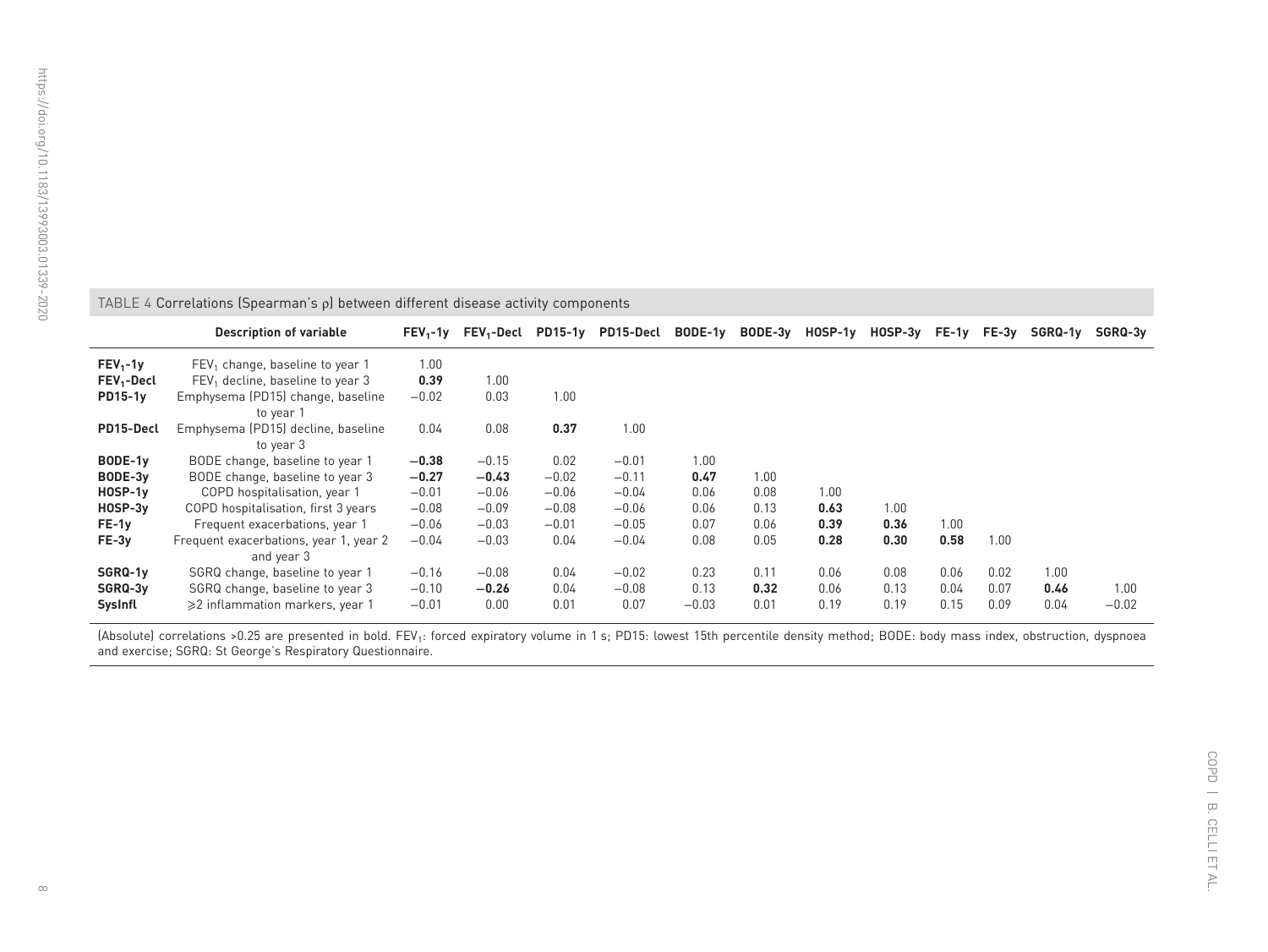findings could help to inform clinical directions for sequential measurements of the variables explored to develop therapies targeting disease progression.

# Previous studies

Markers of disease severity in COPD in relation to their capacity to predict clinically relevant outcomes, such as mortality, have been widely studied [[20](#page-11-0)–[23\]](#page-11-0). Our results confirm the robustness of the observations made in the original BODE 3-year report [[7](#page-10-0)], as the assessment of disease severity provided by the BODE index remains a good predictor of longer-term mortality even among those who survived for an initial 3-year observation period. The prognostic value of BODE is improved by complementing the information with the presence of older age and of hospitalisation, easily determined using electronic medical records. As was true at 3 years' follow-up [\[24\]](#page-11-0), the systemic levels of neutrophils, IL-6 and SP-D were associated with increased risk of death at 8 years. The levels of these biomarkers provided 13% of the prognostic ability of the model when added to the base model of BODE index, age and COPD hospitalisation to predict risk of death at 8 years' follow-up. To our knowledge, the current study is the first to investigate the relationship of multiple candidates for surrogate markers of disease activity in a large, well-characterised cohort of COPD patients with varying degrees of disease severity followed long-term (8 years) and to validate them in relation to an important clinical outcome (all-cause mortality).

# Interpretation of novel findings

This study provides three novel observations. First, changes from baseline to 1 year in frequency of COPD exacerbations, BODE index, SGRQ score, and presence of persistent inflammation related significantly to 8-year mortality. The relationship becomes even stronger when these changes are determined at 3 years. FEV1 decline, and to a lesser degree CT emphysema decline, also show a relationship with the outcome. Collectively, these observations provide evidence that changes in these variables are surrogate markers of disease activity. It is important to note here that these longitudinal measurements (i.e. changes over time) of disease activity are different from their baseline values, which may or may not be markers of disease severity.

To our knowledge, although previous studies have associated  $FEV<sub>1</sub>$  decline to mortality with measurements made between 2- and 6-year intervals [\[25, 26](#page-11-0)], only one previous study [[27\]](#page-11-0) has determined how long it may take to characterise the value of the  $FEV<sub>1</sub>$  decline in shorter time spans and relate it to impact on outcome. The results of that study, along with this study, suggest a time span between 1 and 3 years. Furthermore,  $FEV<sub>1</sub>$  decline (and COPD hospitalisation) over 3 years were the only predictors in the limited number of patients with GOLD grade IV. These results are important because, with increased use of electronic medical records, it is feasible to identify these patients in daily clinical practice. Monitoring of lung function can help identify individuals at risk and further explore the mechanisms associated with decline to support the development of modifying therapies aimed at ameliorating disease progression.

For the first year of observation, the presence of exacerbations leading to hospitalisations was a significant predictor, extending the original 3-year findings in ECLIPSE [\[28\]](#page-11-0) and in other studies [[29](#page-11-0)] to 8-year follow-up; development of two or more moderate exacerbations over the same time frame also related to increased mortality. When disease activity measures were determined by changes from baseline to 3-year follow-up, results confirmed that hospitalisations for COPD and at least two exacerbations per year were important predictors of mortality, and hence a marker of disease activity. This establishes a practical timeline for targeted evaluation of therapies aimed at preventing these events [\[30\]](#page-11-0).

Additionally, worsening of the BODE index and SGRQ total score after 1 year were predictors of 8-year risk of death. These findings are aligned with previous studies. CASANOVA et al. [[27\]](#page-11-0) demonstrated that 1-year changes in the BODE index were less variable and a better predictor of survival than changes in FEV1 in 740 COPD patients followed over 5 years. In the National Emphysema Treatment Trial, changes in the BODE index at 1 year were significant predictors of 2- and 5-year survival in that cohort of patients with COPD [\[31](#page-11-0)]. Additionally, the SGRQ score is known to relate to mortality, with a 4-unit change representing its minimum clinically important difference [\[32](#page-11-0), [33](#page-11-0)]. In the current study, worsening in the SGRQ of  $\geq 4$  units at 1 year was associated with increased risk of death over the subsequent 7 years. When changes were considered over 3 years, worsening of the BODE index or SGRQ score became even stronger predictors of risk of death at 8 years' follow-up.

The association between persistent systemic inflammation (i.e. high levels of two or more inflammatory biomarkers in blood samples obtained in two sequential years) and increased risk of death in the ECLIPSE study has already been published [[34](#page-11-0)], and is supported by results from our 8-year mortality analyses. However, we only observed a weak relationship between 1- and 3-year worsening of CT emphysema (PD15) with all-cause mortality. These observations do not suggest a lack of association between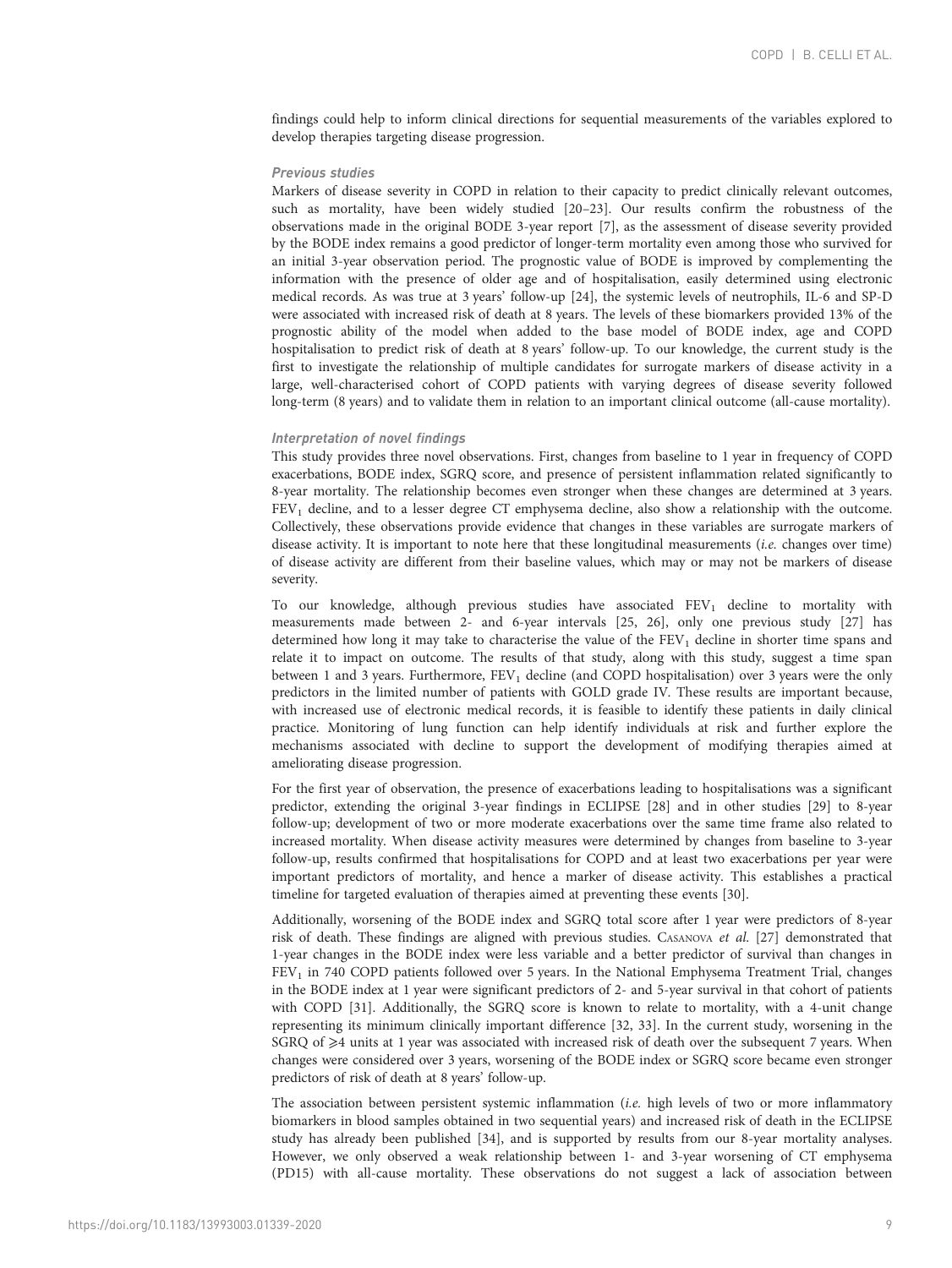CT-detected degree of emphysema (i.e. an assessment of disease severity) and risk of death, as previously documented [\[35](#page-11-0), [36](#page-11-0)], but rather that the changes detected using the methods implemented in ECLIPSE are not as strong as other markers of disease activity. It is possible too that the impact of progression via quantitative CT is more informative in earlier COPD (GOLD I) or those at risk of COPD (former GOLD 0) rather than in patients who already have a significant amount of emphysema.

The other two novel observations of this study relate to the lack of correlation between most of the different variables identified here and 8-year mortality, and the inability of cross-sectional measurements determined at baseline to predict disease activity. The former indicates that the variables studies here are heterogeneous and complex, reflecting the construct of COPD itself. Results of this study show that many important and disease-relevant individual measurements need to be considered independently to assess disease activity. In clinical practice, these observations support a management strategy based on the proposed "treatable traits" approach [\[2\]](#page-10-0). The multidimensional BODE and SGRQ indices, as well as the frequency and severity of exacerbations, are more sensitive to reflect activity, but lack the specificity needed to provide personalised therapeutic approaches. As with different trajectories of lung function throughout life [\[37, 38](#page-11-0)], there may be different trajectories for the multiple dimensions affected by COPD reflected in different biomarkers. However, none of our multiple cross-sectional measurements determined at baseline were significantly related to any of the disease activity components we determined, subsequently highlighting the pressing need to identify and validate other biomarkers of disease activity.

#### Strengths and limitations

Important strengths of the study are that the ECLIPSE cohort was followed in a prospective clinical setting with well-characterised COPD patients suffering from a wide range of airflow limitation. Moreover, markers of disease severity and of disease activity (as determined by their dynamic change over time) were separately assessed as predictors of all-cause mortality.

The main limitation of this study is that the 8-year survival status assessment was implemented as a late protocol amendment, and as consent for participation was not available from all sites, 19.6% of eligible subjects required censoring at the end of year 3, primarily due to administrative reasons. However, the baseline characteristics of the patients censored in this group were intermediate between that of survivors and nonsurvivors, suggesting that they were representative of the patients included in the overall study. The baseline and year 3 characteristics of the 1555 participants who consented to the 8-year follow-up versus the 398 participants who were alive but did not consent to participate in the 8-year follow-up are provided in [supplementary table E1.](http://erj.ersjournals.com/lookup/doi/10.1183/13993003.01339-2020.figures-only#fig-data-supplementary-materials) Overall, the nonparticipants had worse values in most clinical variables than those who participated in the study. However, the fact that change in those parameters that related to mortality were evident in patients with slightly milder disease further support the relevance of our findings. Another limitation of the data was the lack of adjudication of the cause of death, as performed in several prospective interventional trials [\[39](#page-11-0)–[41](#page-11-0)]. A limited number of serum and blood biomarkers were evaluated and did not include recently described markers such as collagen and elastin turnover biomarkers [\[42\]](#page-11-0), which could be of use in assessing different components of COPD disease activity. Finally, the ECLIPSE population was recruited by specialists, often at academic centres with expertise in clinical trials, and does not represents a population-based sample.

#### Conclusions

This 8-year follow-up of patients with COPD enrolled in the ECLIPSE study shows that changes over time (1 or 3 years) in FEV1 decline, exacerbation frequency, BODE and SGRQ scores and systemic inflammation could be used as surrogate markers of disease activity that relate significantly to all-cause mortality after 8-years' follow-up. Different variables of disease components are independent of each other and cannot currently be predicted by cross-sectional measures.

Acknowledgements: J. Vestbo is supported by the National Institute for Health Research, Manchester Biomedical Research Centre. D.A. Lomas is a National Institute for Health Research Senior Investigator and supported by the University College London Hospital National Institute for Health Research Biomedical Research Centre.

Author contributions: All authors made substantial contributions to the conception or design of the work reported. N. Locantore and J.C. Yates participated in the acquisition of reported data. All authors participated in the analysis and in the interpretation of reported data. All authors reviewed and/or critically revised the manuscript for important intellectual content and provided final approval of the version to be published.

Conflict of interest: B. Celli reports grants and personal fees for scientific committee work from GlaxoSmithKline, during the conduct of the study; grants and provision of research facilities from AstraZeneca, personal fees for consultancy and scientific committee work from GlaxoSmithKline, personal fees for consultancy from Boehringer Ingelheim, Sanofi-Aventis, Menarini, Chiesi and Pulmonx, outside the submitted work. N. Locantore is an employee and shareholder of GSK. J.C. Yates is an employee of and owns shares in GSK. P. Bakke reports personal fees for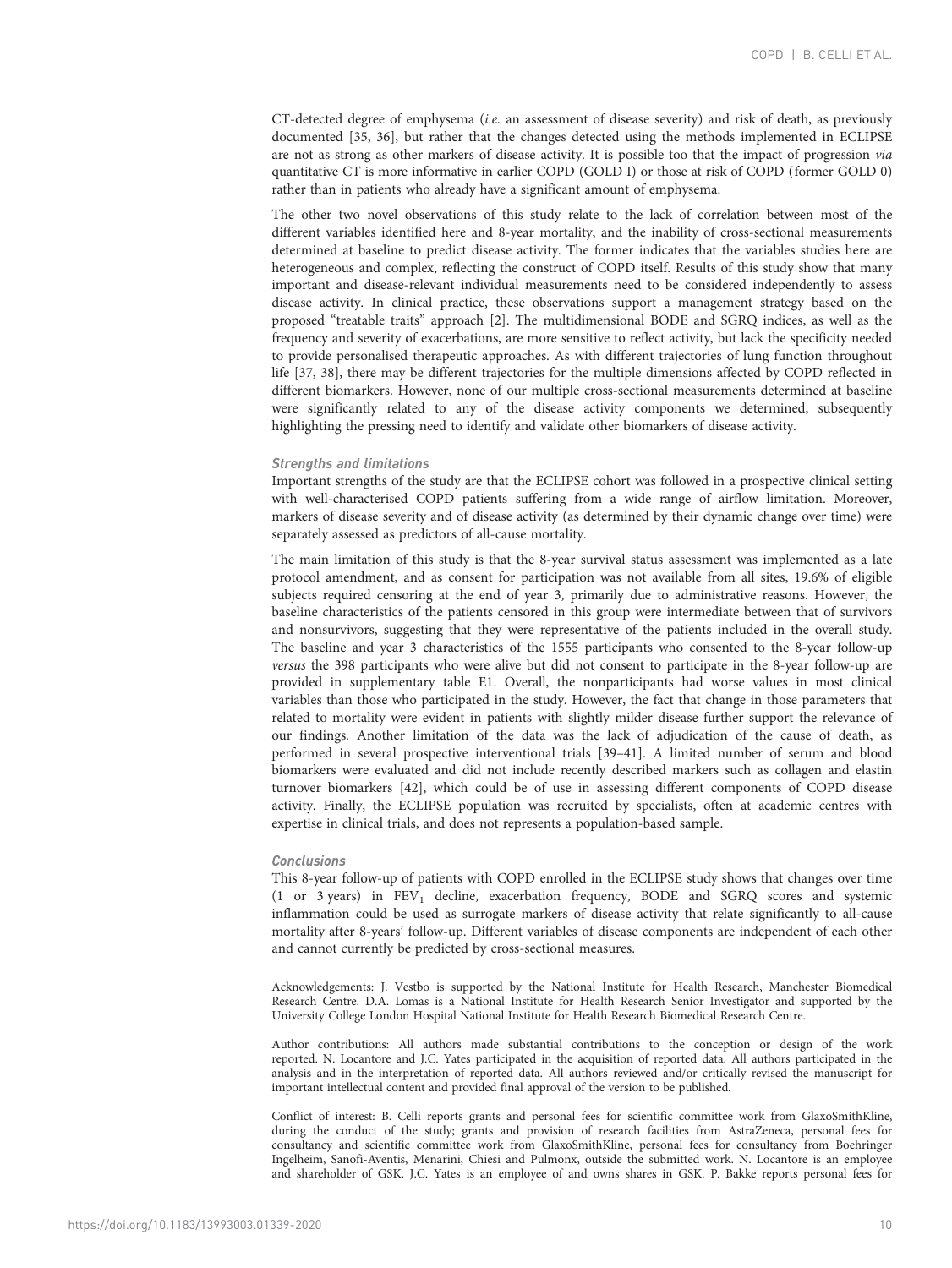<span id="page-10-0"></span>advisory board work and lectures from GlaxoSmithKline, AstraZeneca and Boehringer Ingelheim, personal fees for advisory board work from Chiesi, outside the submitted work. P.M.A. Calverley reports personal fees from GSK, Boehringer Ingelheim, Novartis, Zambon, Respironics and Recipharm, outside the submitted work. C. Crim is an employee and shareholder of GlaxoSmithKline. H.O. Coxson reports grants and personal fees for scientific committee work from GSK, during the conduct of the study. D.A. Lomas reports grants and personal fees from GlaxoSmithKline, during the conduct of the study; grants and personal fees for advisory board work and lectures from GlaxoSmithKline, personal fees for advisory board work from Griffols, outside the submitted work. W. MacNee reports personal fees for scientific committee work from GSK, during the conduct of the study; personal fees from GSK and AstraZeneca, grants and personal fees from Pfizer, outside the submitted work. B.E. Miller is an employee and shareholder of GSK. H. Mullerova is a former employee of GlaxoSmithKline. S.I. Rennard is a former employee of AstraZeneca, has provided consultancy to GSK, Verona, Bergenbio and NovoVentures, and currently holds shares in AstraZeneca, outside of the submitted work. Prior to 2007, S.I. Rennard received funding from the tobacco industry for studies relating to harm reduction and to the impact of tobacco smoke on stem cells, and also consulted with RJ Reynolds (without personal fee) on the topic of harm reduction: funding from RJ Reynolds to evaluate the effect of a harm reduction product in normal smokers (1996) and in subjects with chronic bronchitis (1999) and to assess the effect of smoking cessation on lower respiratory tract inflammation (2000); participation in a Philip Morris multicentre study to assess biomarkers of smoke exposure (2002); funding for a clinical trial from the Institute for Science and Health (2005), which receives support from the tobacco industry, to evaluate biomarkers in exhaled breath associated with smoking cessation and reduction (this study was supplemented with funding from Lorillard and RJ Reynolds); grants from the Philip Morris External Research Program (2005) to assess the impact of cigarette smoking on circulating stem cells in the mouse; consultancy for RJ Reynolds on the topic of harm reduction until 2007 (no personal remuneration). There are no active tobacco-industry funded projects. All ties with tobacco industry companies and entities supported by tobacco companies were terminated in 2007. E.K. Silverman reports grants, personal fees and travel expenses from GlaxoSmithKline, grants from NIH, during the conduct of the study. E. Wouters reports personal fees for advisory board work from Nycomed and Boehringer Ingelheim BV, grants and personal fees for lectures from AstraZeneca and GSK, personal fees for lectures from Novartis and Chiesi, outside the submitted work. R. Tal-Singer reports is an employee and shareholder of GlaxoSmithKline. A. Agusti reports personal fees for scientific committee work from GSK, during the conduct of the study; personal fees from AstraZeneca, Chiesi and Nuvaira, grants and personal fees from Menarini and GSK, outside the submitted work. J. Vestbo reports personal fees for steering committee work from GSK, during the conduct of the study; personal fees for lectures and consultancy from AstraZeneca, Chiesi and Novartis, grants and personal fees for lectures and consultancy from Boehringer Ingelheim, grants and personal fees for consultancy from GSK, outside the submitted work; and has a family member employed by Chiesi (Denmark).

Support statement: The study was sponsored by GlaxoSmithKline plc. A steering committee and a scientific committee comprising academic and sponsor representatives developed the original study design, the plan for analyses, and had full access to the data. The study sponsor did not place any restrictions regarding statements made in the manuscript. Funding information for this article has been deposited with the [Crossref Funder Registry.](https://www.crossref.org/services/funder-registry/)

## References

- 1 GBD Cause of Death Collaborators. Global, regional, and national age-sex-specific mortality for 282 causes of death in 195 countries and territories, 1980–2017: a systematic analysis for the Global Burden of Disease Study 2017. Lancet 2018; 392: 1736–1788.
- 2 Agusti A, Bel E, Thomas M, et al. Treatable traits: toward precision medicine of chronic airway diseases. Eur Respir J 2016; 47: 410–419.
- 3 Vestbo J, Rennard S. Chronic obstructive pulmonary disease biomarker(s) for disease activity needed urgently. Am J Respir Crit Care Med 2010; 182: 863–864.
- 4 Hurst JR, Vestbo J, Anzueto A, et al. Susceptibility to exacerbation in chronic obstructive pulmonary disease. N Engl J Med 2010; 363: 1128–1138.
- 5 Ke X, Marvel J, Yu TC, et al. Impact of lung function on exacerbations, health care utilization, and costs among patients with COPD. Int J Chron Obstruct Pulmon Dis 2016; 11: 1689–1703.
- 6 Thomason MJ, Strachan DP. Which spirometric indices best predict subsequent death from chronic obstructive pulmonary disease? Thorax 2000; 55: 785–788.
- 7 Celli BR, Cote CG, Marin JM, et al. The body-mass index, airflow obstruction, dyspnea, and exercise capacity index in chronic obstructive pulmonary disease. N Engl J Med 2004; 350: 1005–1012.
- 8 Best WR, Becktel JM, Singleton JW, et al. Development of a Crohn's disease activity index: National Cooperative Crohn's Disease Study. Gastroenterology 1976; 70: 439–444.
- 9 Bowler RP, Wendt CH, Fessler MB, et al. New strategies and challenges in lung proteomics and metabolomics. An official American Thoracic Society workshop report. Ann Am Thorac Soc 2017; 14: 1721–1743.
- 10 Pinto-Plata V, Toso J, Lee K, et al. Profiling serum biomarkers in patients with COPD: associations with clinical parameters. Thorax 2007; 62: 595–601.
- 11 Stockley RA, Halpin DMG, Celli BR, et al. Chronic obstructive pulmonary disease biomarkers and their interpretation. Am J Respir Crit Care Med 2019; 199: 1195–1204.
- 12 Barnes PJ, Chowdhury B, Kharitonov SA, et al. Pulmonary biomarkers in chronic obstructive pulmonary disease. Am J Respir Crit Care Med 2006; 174: 6–14.
- 13 Vestbo J, Anderson W, Coxson HO, et al. Evaluation of COPD Longitudinally to Identify Predictive Surrogate End-points (ECLIPSE). Eur Respir J 2008; 31: 869–873.
- 14 Celli BR, Decramer M, Wedzicha JA, et al. An Official American Thoracic Society/European Respiratory Society Statement: research questions in chronic obstructive pulmonary disease. Am J Respir Crit Care Med 2015; 191: e4–e27.
- 15 Agusti A, Calverley PM, Celli B, et al. Characterisation of COPD heterogeneity in the ECLIPSE cohort. Respir Res 2010; 11: 122.
- 16 Dickens JA, Miller BE, Edwards LD, et al. COPD association and repeatability of blood biomarkers in the ECLIPSE cohort. Respir Res 2011; 12: 146.